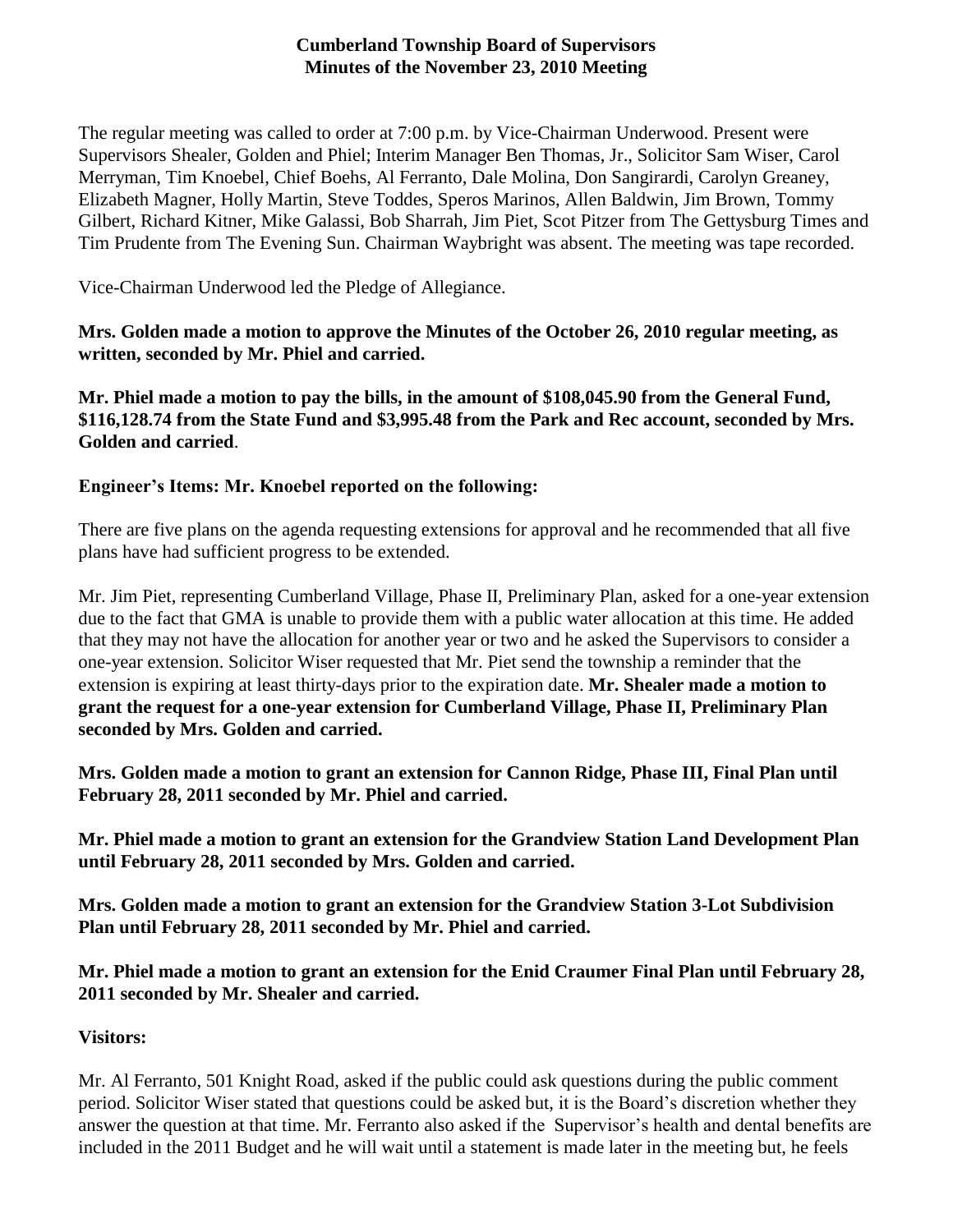that it is not appropriate given wage freezes for employees etc.

Mr. Thomas Lyons, 220 Old Mill Road, stated that crime is on the rise and the police presence is a great comfort to him and he feels that their service is being marginalized when it should be being enhanced.

Mr. Speros Marinos stated that he and his family were shocked by WCO Groves' death and are most proud of Cumberland Township's Police Department. He added that he visited Barlow VFD and he feels that a fire tax should be considered. He stated that he would like the township out of the Liquor Control Board concerns permanently and he asked that the zoning of his property at 912 Baltimore Pike be returned to Commercial. Lastly, he thanked the Board for their work on the budget.

Mrs. Holly Martin, 1402 Fairfield Road, stated that she lost a friend when WCO Grove was killed and she asked for a public display of appreciation for the police department. She also asked that the residents get to know the police officers because they have families and loved ones and this has been a difficult time for them and she is grieving for them.

Mr. Allen Balwin, 60 Confederate Drive, resident and Fire Chief, also thanked the Board and the staff for their part in preparing the budget and for their support of the Gettysburg and Barlow Volunteer Fire Departments.

Mr. Richard Kitner, 796 Blackhorse Tavern Road, addressed comments that were in the newspaper after last month's meeting and he also commended the Board and departments for their hard work on the budget.

Chief Boehs presented a written and oral report of police activities for the month of September including 518 complaints, 83 combined arrests, 107 traffic stops, 11 traffic accidents and 9,315 patrol miles. He added that they assisted other agencies 5 times and they were assisted 7 times. Chief Boehs stated that the officers that responded to the incident Thursday night were debriefed by the State Police CISD Unit and are back to work and the arraignment is tomorrow.

Mr. Thomas read a letter that he authored to IESI regarding contractual deficiencies. **Mr. Phiel made a motion seconded by Mr. Shealer and carried to authorize the letter regarding contractual deficiencies, written by Mr. Thomas, be mailed to IESI's Regional Manager with a copy to the District Manager.**

Solicitor Wiser reported that Ordinance 2010-137, that repeals Ordinance 2010-134 - Mechanical Device Tax, has been duly advertised in The Gettysburg Times and is ready for the Board's consideration. **Mr. Phiel made a motion to adopt Ordinance 2010-137 repealing Ordinance 2010-134 Mechanical Device Tax. The motion was seconded by Mrs. Golden and carried.**

Mr. Thomas reported that we received two quotes for total window replacement in the front office from Gettysburg Glass, Inc., in the amount of \$3,750.00, and Glass and Mirror, Inc. of Hanover, in the amount of \$3,652.73. He stated that in this case he did not feel that the low bid was the best bid because the glass from Gettysburg Glass has a much higher U value that will save on energy costs and also has a five-year warranty. He also reported that the new glass and the new roof will be paid for with the residue from the building loan. **Mr. Shealer made a motion to accept the bid from Gettysburg Glass, in the amount of \$3,750.00, as recommended by the Manager and Code Enforcement Officer, seconded by Mr. Phiel and carried.**

Mr. Thomas also reported that the township has two customers with past due invoices, in the amounts of \$12,355.50 and \$715.75, and he asked the Board to authorize him to issue a final letter to each of them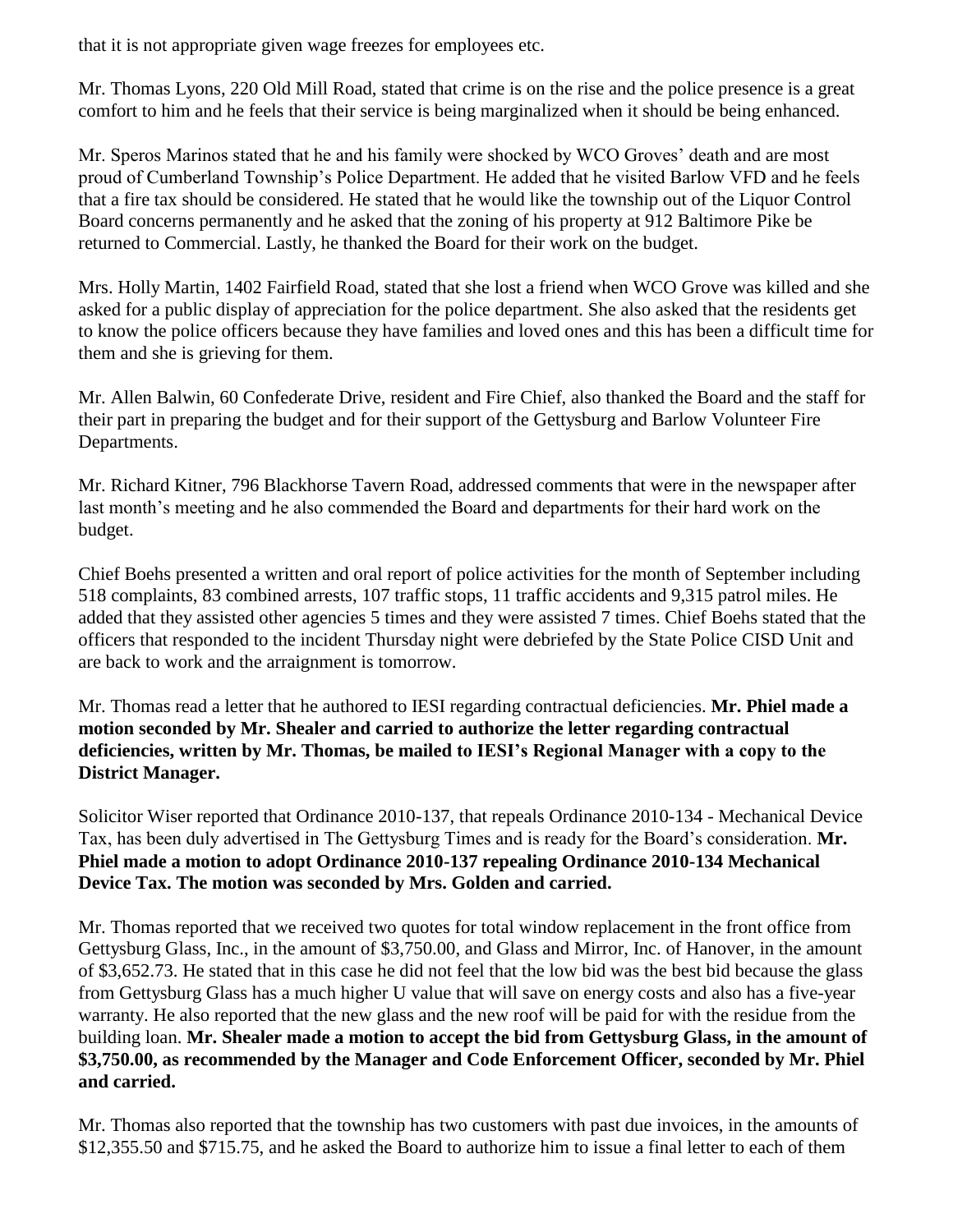giving them 15 days to pay their balance in full or otherwise turn the accounts over to the solicitor for collection. **Mr. Phiel made a motion, per the Manager's recommendation, to authorize the collection of past due invoices for developer engineering review fees seconded by Mrs. Golden and carried.**

The Zoning Officer and Assistant Secretary's reports were reviewed.

Solicitor Wiser presented a Memorandum of Understanding (MOU) between Cumberland Township and the Cumberland Township Police Officers Association relating to certain provisions in the Collective Bargaining Agreement and prefaced his explanation by stating that the level of cooperation between the Supervisors and Police Association was unprecedented. The terms of the MOU are that the 4% base salary increase is frozen until the last pay in calendar year 2011, reductions in the uniform allowance for fulltime and part-time officers and a reduction in part-time officer's hourly compensation rate. The MOU has been approved by the Police Officers Association. **Mr. Phiel made a motion to approve the Memorandum of Understanding regarding the Police Contract seconded by Mrs. Golden and carried.**

Mr. Phiel, on behalf of the Finance Committee, summarized the 2011 Budget process. He reported that the Board had decided that it could not be "business as usual" and proactively initiated a Five-Year Financial Study that was partially funded by the state and this study has proven to be very enlightening and valuable. He added that the Board determined that the days of going into the reserve were over and that a tax increase, given the state of the economy, was neither practical or desirable, and the Board made a strong commitment to avoid any tax increase in 2011. He reported that those objectives were met, while still maintaining the personnel and level of service at a high standard by changing the budget process by increasing the expectations of the Manager and Department Heads, the Manager and Department Heads looked at every item in the budget to reduce the whole cost, health insurance cost was reduced by over \$100,000.00 by changing companies and deductibles and a wage freeze was instituted for all nonuniformed staff. The Police Bargaining Unit agreed to forgo their contractual 4% base salary increase and accepted a decrease in their uniform allowance and a decrease in the part-time officers' hourly wage rate. He added that Chief Boehs, as well as Interim Manager Ben Thomas, Jr., took a voluntary 3% wage decrease to lead by example. He reported that the Supervisors are contributing one half of their total monthly stipend of \$200.00 to their health insurance cost in 2011. Mr. Phiel thanked everyone for their cooperation and stated that it was a real team effort and follow through will be required.

Mr. Thomas reported that the 2011 budgets have been authored to balance with no tax increase. The budgets include the General Fund, Highway Aid Fund and the addition of a Capital Reserve Fund, Park and Recreation Fund and Traffic Impact Fund has been made to make the General Fund Budget a true operational fund account to be analyzed monthly as the township has begun performance review budgeting. He added that the current real estate tax millage rate is 5.5 for 2010 and the 2011 equalized mill rate will be 1.4805 as certified by Adams County and 24 to 25% of the lands in the township will remain tax-exempt. He reported that there are no new capital expenditures proposed and no excess annual revenues to support depreciation and vehicle or equipment replacement in the future. The General Fund budget does include computer upgrades for the office and replacement of the Zoning/Code Enforcement vehicle with a used 4-wheel drive unit sometime in 2011 with a budget of under \$10,000.00. He added that the budget includes cuts in every department, including wage freezes, hourly work reductions, various salary reductions and the township is reviewing fees charged for services with anticipated fee increases based on actual costs for services rendered by the township staff. Mr. Thomas reported that the 2011 General Fund budget is just under \$2.5 million. **Mrs. Golden made a motion to approve the 2011 Preliminary General Fund, Highway Aid, Capital Reserve, Park and Recreation and Traffic Impact budgets to include authorization for legal advertising and public view until final approval by the Board on December 21, 2010 with no real estate tax increase seconded by Mr. Phiel and carried.** Mr. Thomas added that the line item budget will be on the website tomorrow.